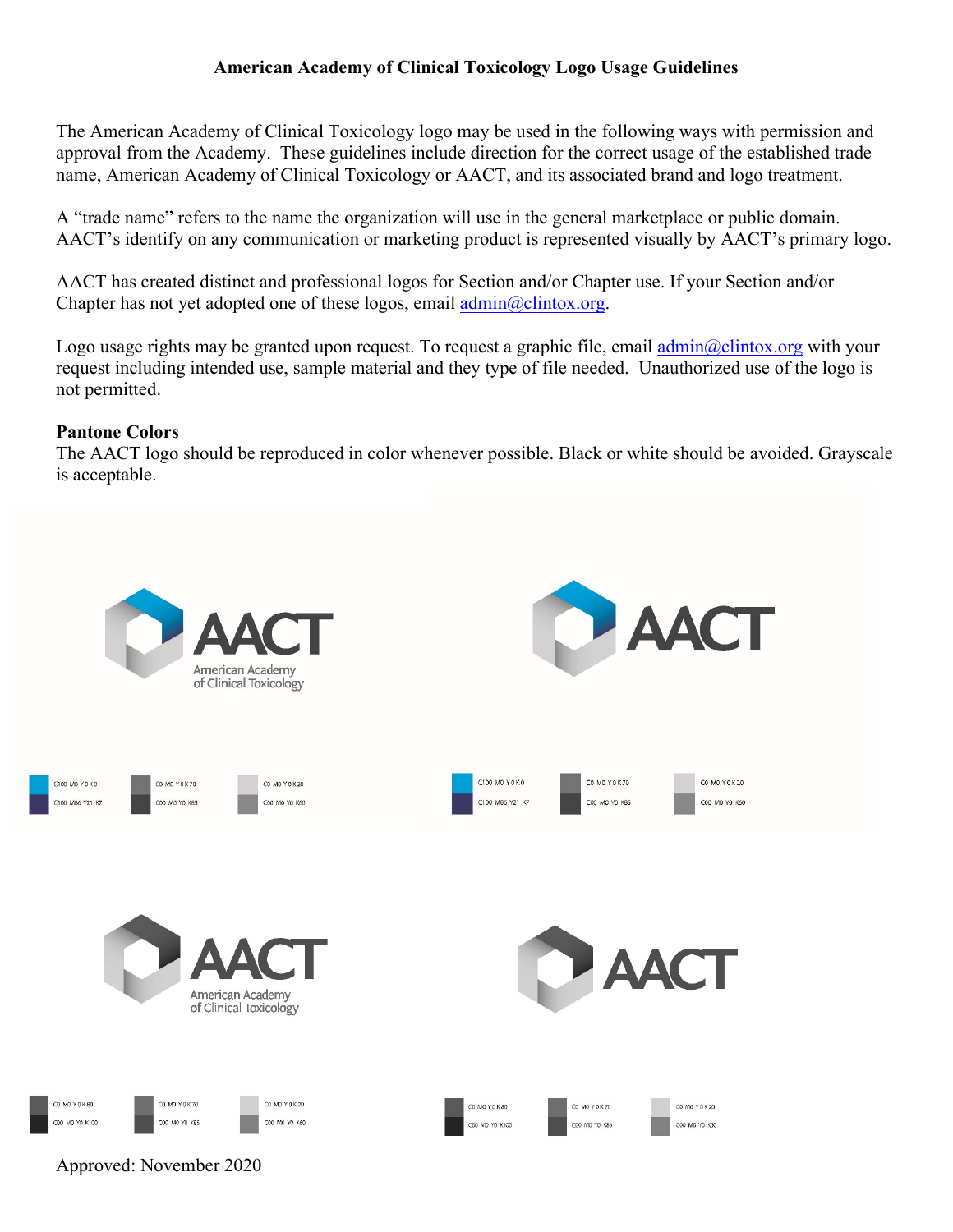## **Ways to use the AACT logo:**

A. Image with name and address to the right – For external and internal use



6728 Old McLean Village Drive, McLean, VA 22101 Tel: 571.488.6000 Fax: 703.556.8729 www.clintox.org

B. Image with name without the address to right - For external and internal use



C. Image with logo  $&$  without name – for external and internal use:



D. Image without the name of organization – For internal organizational use only



E. Printing the AACT Logo on a Dark Background – When the logo is for use on promotional materials or other situations when the object is a dark color the logo art may be printed in **all white.** Only in this instance can the logo colors very from the PMS287 usage or grayscale: